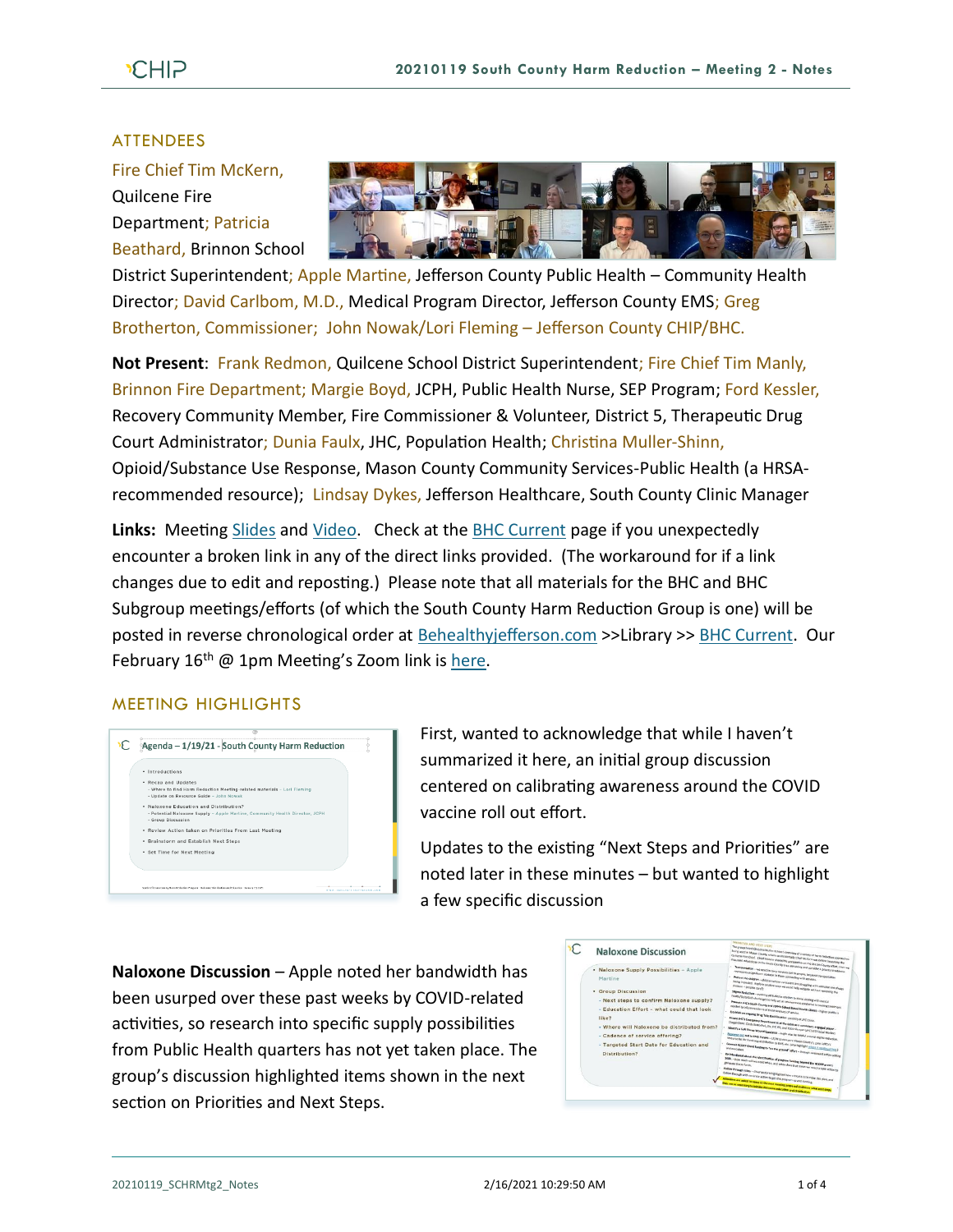## PRIORITIES AND NEXT STEPS – ADDITIONS AND UPDATES AS OF 1/19/2021

- **Naloxone Training and Distribution**. Discussion / Next Steps:
	- **Lori and Apple will connect before 2/16 meeting** to identify next steps to answer **where we can secure a Naloxone supply** at least cost for this program. She noted UW may be a possibility, but has some robust requirements around participating in the program.
	- Chief McKern check with Sheriff and PTPD to see where they are getting their supply and to see if we could float in their wake (500-600 doses seems to be what they are getting?)
	- Dr. Carlbom suggests once we have supply in place, to **train EMTs/Paramedics on the pre-hospital team to provide naloxone, training on how to use, resource card, etc. to call**-subjects. This would be appropriate when the EMT has administered Naloxone in the field to revive an individual, yet the call-subject-resists transportation (a common scenario).
	- Chief McKern **Social media outreach** will be key it was a major element of the success realized where he was previously in Mason County. Trish Beathard noted Brinnon and Quilcene are well set up with Social Media channels.
	- Apple noted the stigma reduction/no-shame approach of our effort will be key. How can we **train and distribute to ubiquitous locations** (Think librarians, shop owners, Community Center, Post Office.) Think of having naloxone the way you'd have a fire extinguisher present – a tool to perform first aid in our community, and available everywhere. "What easy access place do you keep it?"
	- There are youtube videos under 6 minutes that could be vetted for use in Naloxone administration training. Could be deployed through social media, etc.
	- Dr. Carlbom Weave Naloxone training into the training we do with kids around CPR, AEDs, Tourniquet application, etc. This will give them hands on practice, stimulate conversation etc. Also consider giving them a coupon to get a kit. **Lori to check in with Sheriff/Police -** could use this education as an opportunity to connect with kids, create positive relationships, positive optics, etc.
	- Dipstream storage area for Naloxone supply: Schools, Medical clinic, and the Fire Hall.
	- The group set an initial schedule to be education effort with a goal of connecting school kids with training before end of this school year (mid-June): April 2021: Plan the social media campaign specifics
		- May 2021: Plan trainings in schools and any appropriate/agreeable local spots Initiate Social Media campaign around Naloxone and imminent trainings
		- June 2021: Education to be executed in Schools and other locations identified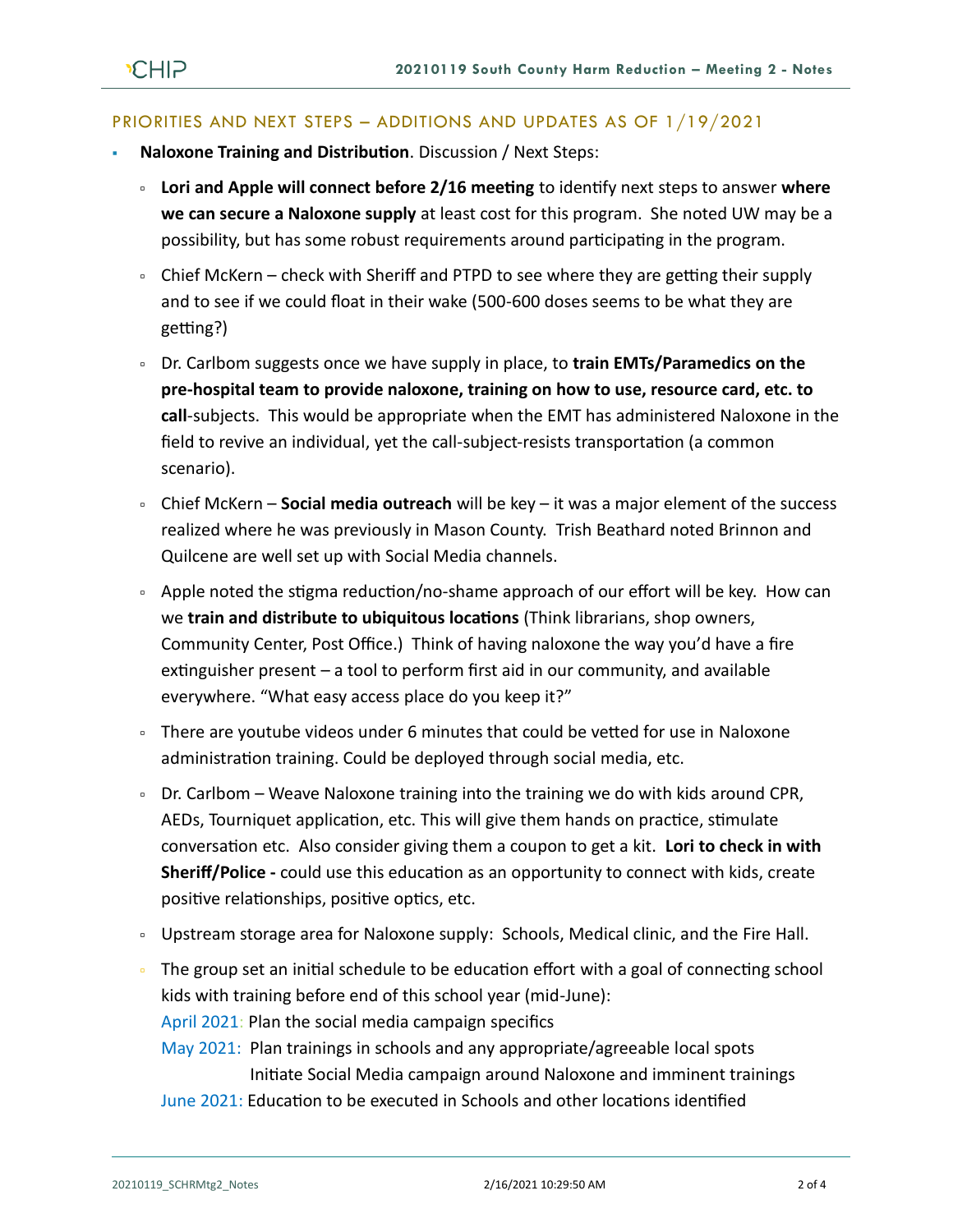## PRIORITIES AND NEXT STEPS – ADDITIONS AND UPDATES AS OF 1/19/2021 – CONT'D

- **Dive into the discussion around Syringe Exchange at a future Meeting**. What models (or model combinations) are worth considering? What can we be doing now to establish a Syringe Exchange network-of-need in South County?
- **Identification of program funding beyond the RCORP grant's \$48k.** how much will we need when, and when does that mean we need to take action to generate those funds.
	- Harm Reduction Budget Sketch sketch on (slide 14 in the 1/19/21 presentation slides) covers both Naloxone training/distribution and Syringe Exchange. **Budget refinement to continue with input from Apple/her Team, as well as out-of-county contacts**.
- **Ensure JHC's Emergency Department is at the table as a consistent, engaged player**.
	- There is a new interim leader for JHC's ED, Catalina Musso. **John will reach out and invite her to the next meeting.**
- **√ Identify a Soft Tissue Wound Specialist** might also be helpful around stigma reduction
	- **John will invite Mary Allen**, who is a Nurse Practitioner at JHC's Wound Care Clinic.
- ◆ [Resource List](https://www.behealthyjefferson.com/community-resources-1) out to EMS Players LF/JN to compare Mason County's, prep JeffCo's resource list for hardcopy distribution to EMS, etc. (also highlight [where it resides online.](https://www.behealthyjefferson.com/community-resources-1))
	- The Resource Guide Handout has been printed and distribution is underway.
- **V** Stigma Reduction evolving attitudes in relation to those dealing with mental health/OUD/SUD challenges to help set an environment conducive to seeking treatment.
	- Lori noted Olympic Communities of Health has received \$245k funding for stigma reduction communications effort here on Olympic Peninsula. As more information comes out about that, **she will work to ensure there is cross-connection, and leveraging** done where possible, so our efforts are all optimized.
- **√ Transportation** we need to carry services out to people, because transportation represents a significant obstacle to them connecting with services.
	- Commissioner Brotherton and John Nowak **will consider who could from the Transportation team** could come to this meeting. In the meantime, at our next meeting we'll **define what our ask is of a Transportation representative.** Might be around the Van Pool facilities – and investigating that avenue as it relates to ?Jefferson County? ?Naloxone/SSP?.